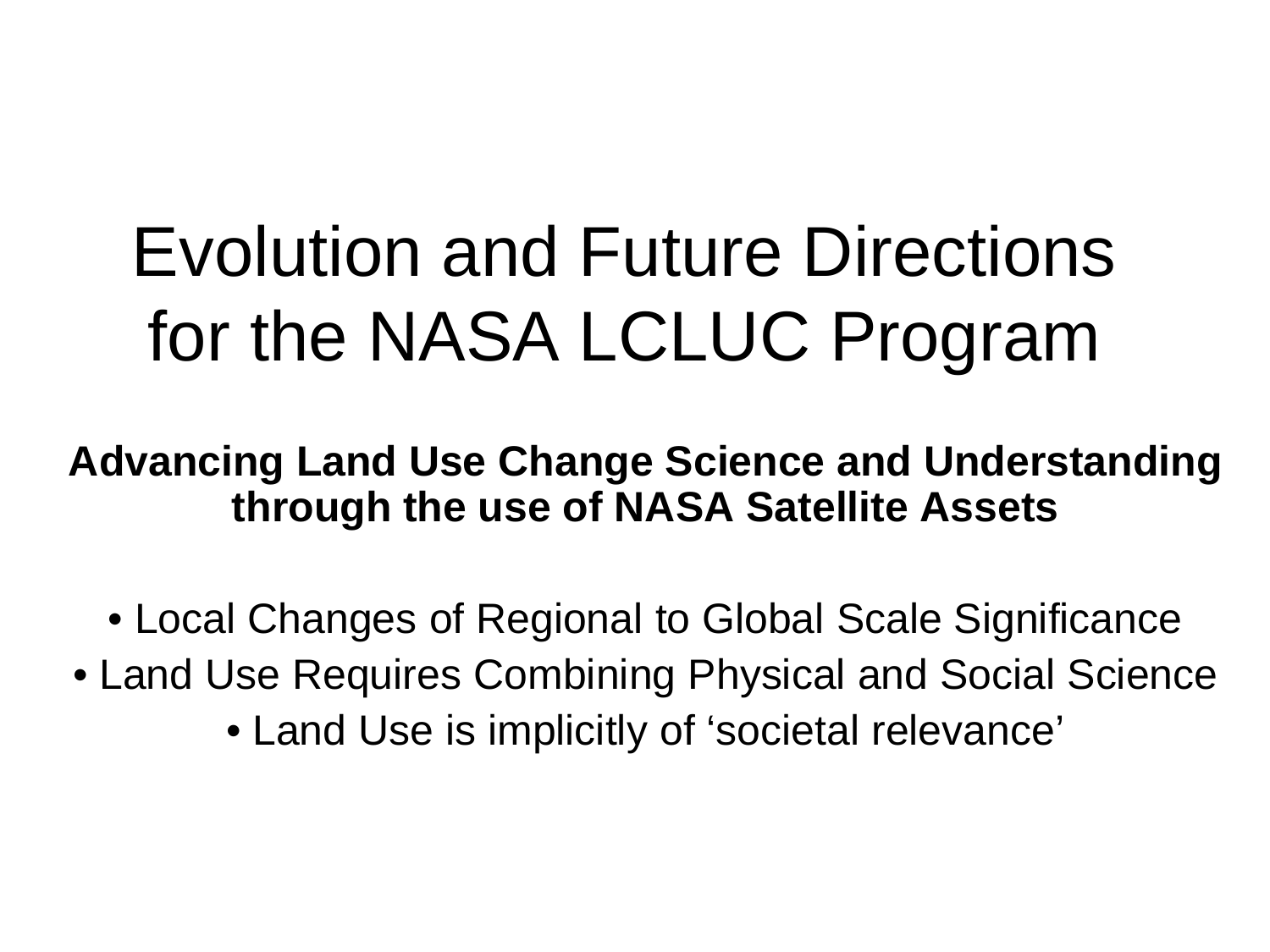#### **Land Cover and Land Use Change and Global Change**

- **LCLUC is the most immediate and visible form of environmental change**
- **LCLUC will continue to be important, driven by world population growth and socio economic forces (changing demographics and patterns of consumption), the increased demand for land and the increasing need for food and water supply and wood products**
- **Land Use is closely linked to livelihoods and social and economic well being**
- **Science Issues**
	- **LCLUC plays an important role in the global carbon and water cycles**
	- **LCLUC contributes to climate change e.g. source of greenhouse gases and aerosols**
	- **Land Use is a means for climate change mitigation (e.g. REDD)**
	- **LC and LU are being impacted by climate change - effects of extreme events, interannual, decadal and centennial climate variability.**
		- **Land Use systems are starting to adapt autonomously to climate change**
		- **Planned land use adaptation will be needed**
	- **How to establish sustainable Land Use Systems under multiple stressors**
- **We are developing the underpinning science of LCLUC, understanding the processes, the impacts of LCLUC and predicting LCLUC**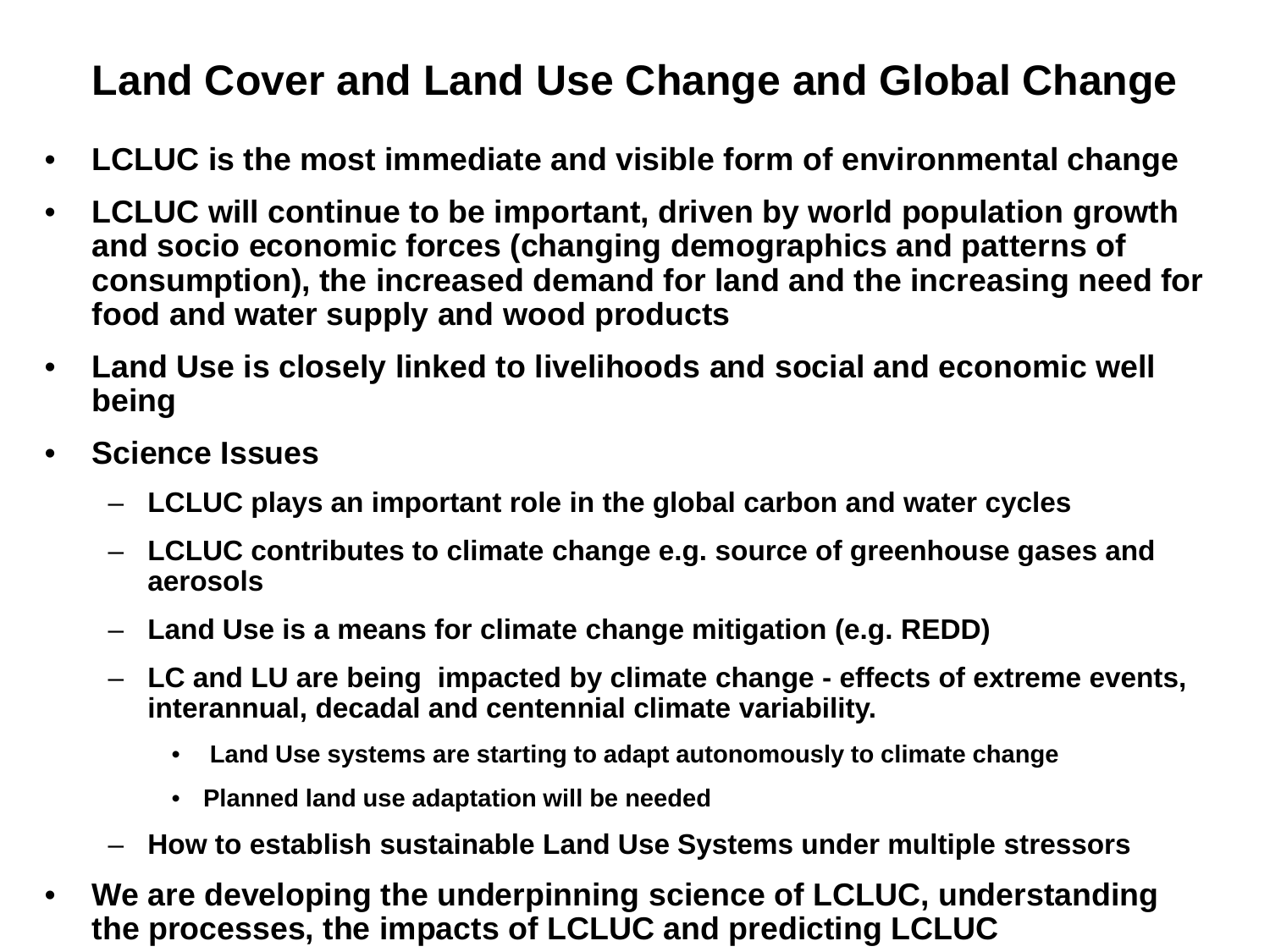### LCLUC Science

#### **Developing conceptual frameworks for LCLUC Research**

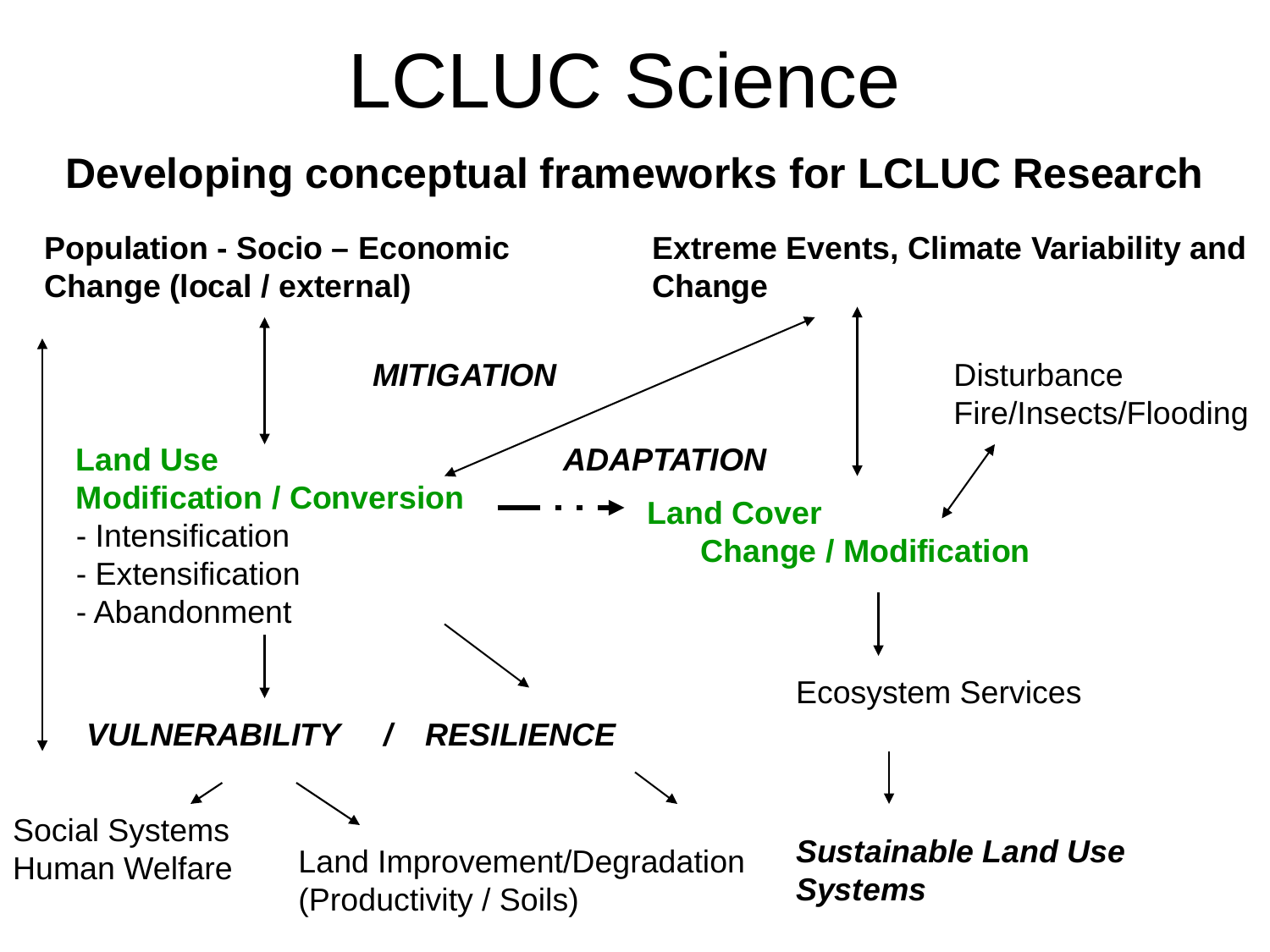# LCLUC Program Evolution

- Roots of the Program in the IGBP/IHDP LUCC
- Initial Emphasis on Regional case studies to understand LUC processes > Synthesis studies
- Integrative Impact Studies (cross-discipline)
	- Biogeochemistry, Hydrology, Atmosphere, Biodiversity
- Land Use Change Modeling Studies > projections
- LC Data Initiatives > emphasis on multi-scale observations to quantify change
	- active international cooperation through GOFC/GOLD
	- Importance of Landsat class observations for LCLUC
- Remote Sensing R and D encouraged as part of implementing the LCLUC science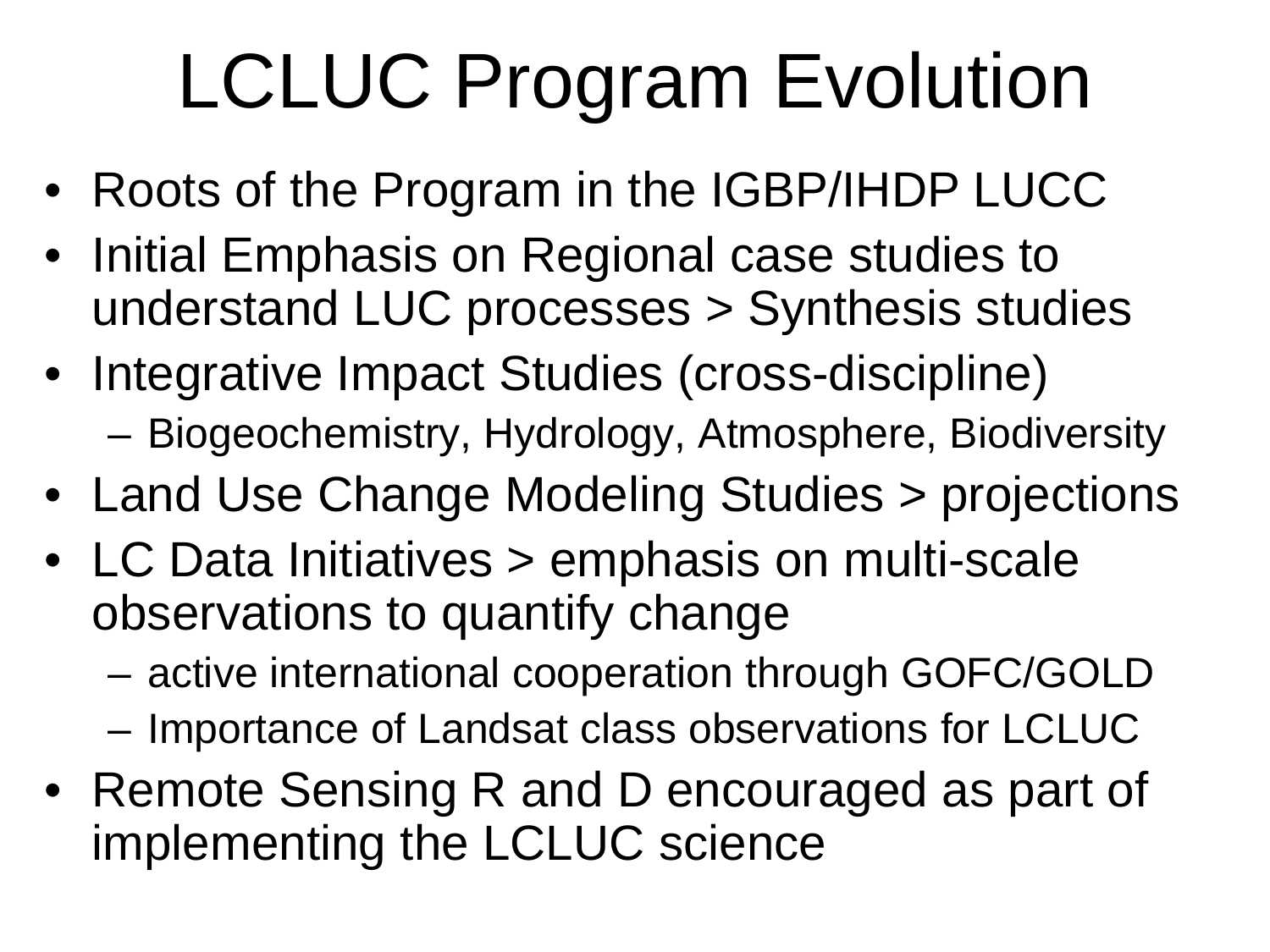# NASA LCLUC Program Context

- Promoting interdisciplinary research within NASA Earth Science – shared NRA's with other program elements
	- The human dimensions research part of NASA ES
- Major contributor to US CCSP LULCC
	- Constraints as to how much interagency cooperation could be developed
- In step with emphasis of UN FCCC, IPCC LULUCF, REDD, Adaptation
- Contributing to International IGOL, GTOS GOFC/GOLD and GEO (Observation Focus)
- Contributing to IGBP/IHDP Global Land Project (Science Focus)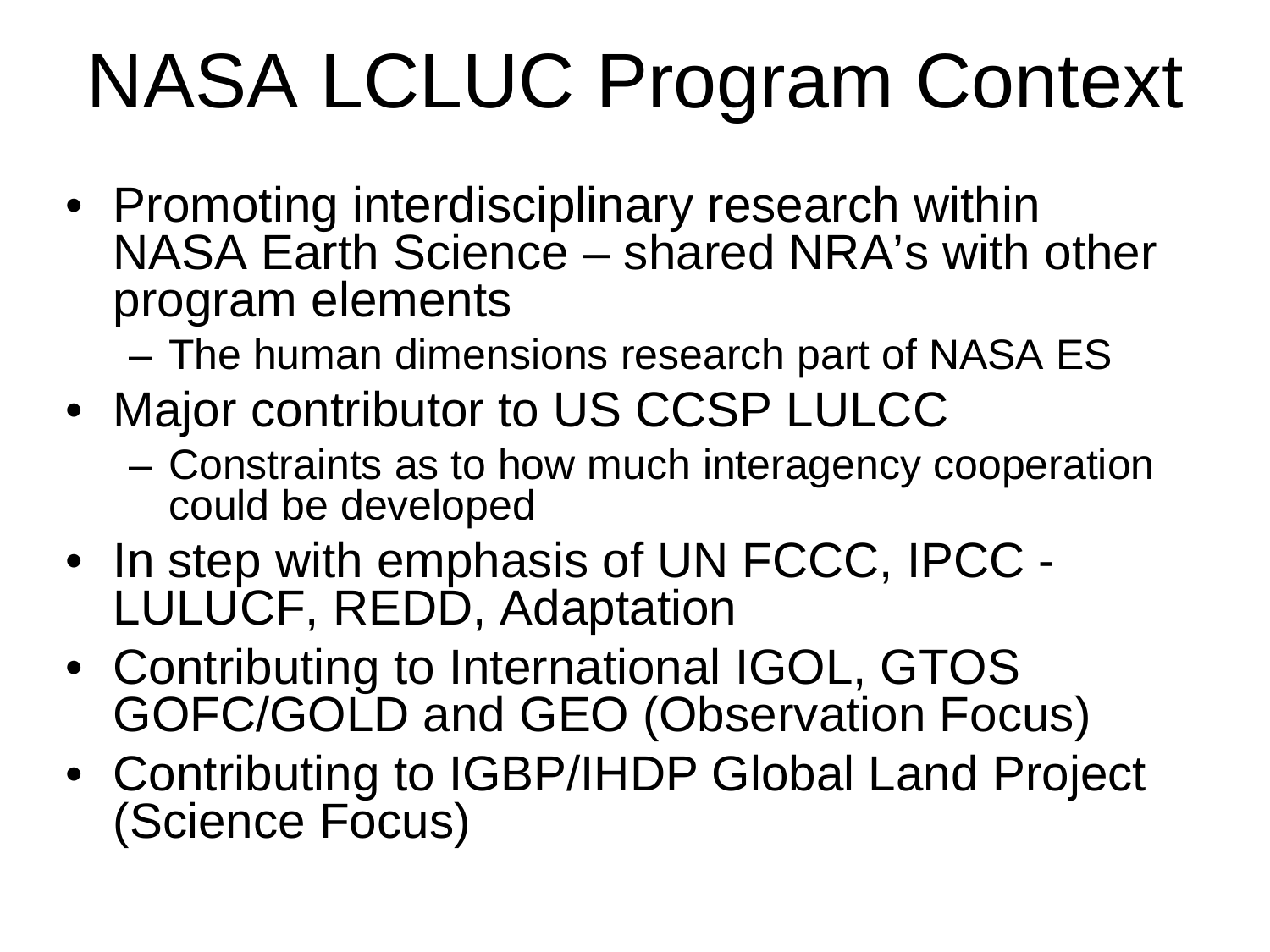

**T3.1-3: Sustainable Land Architecture**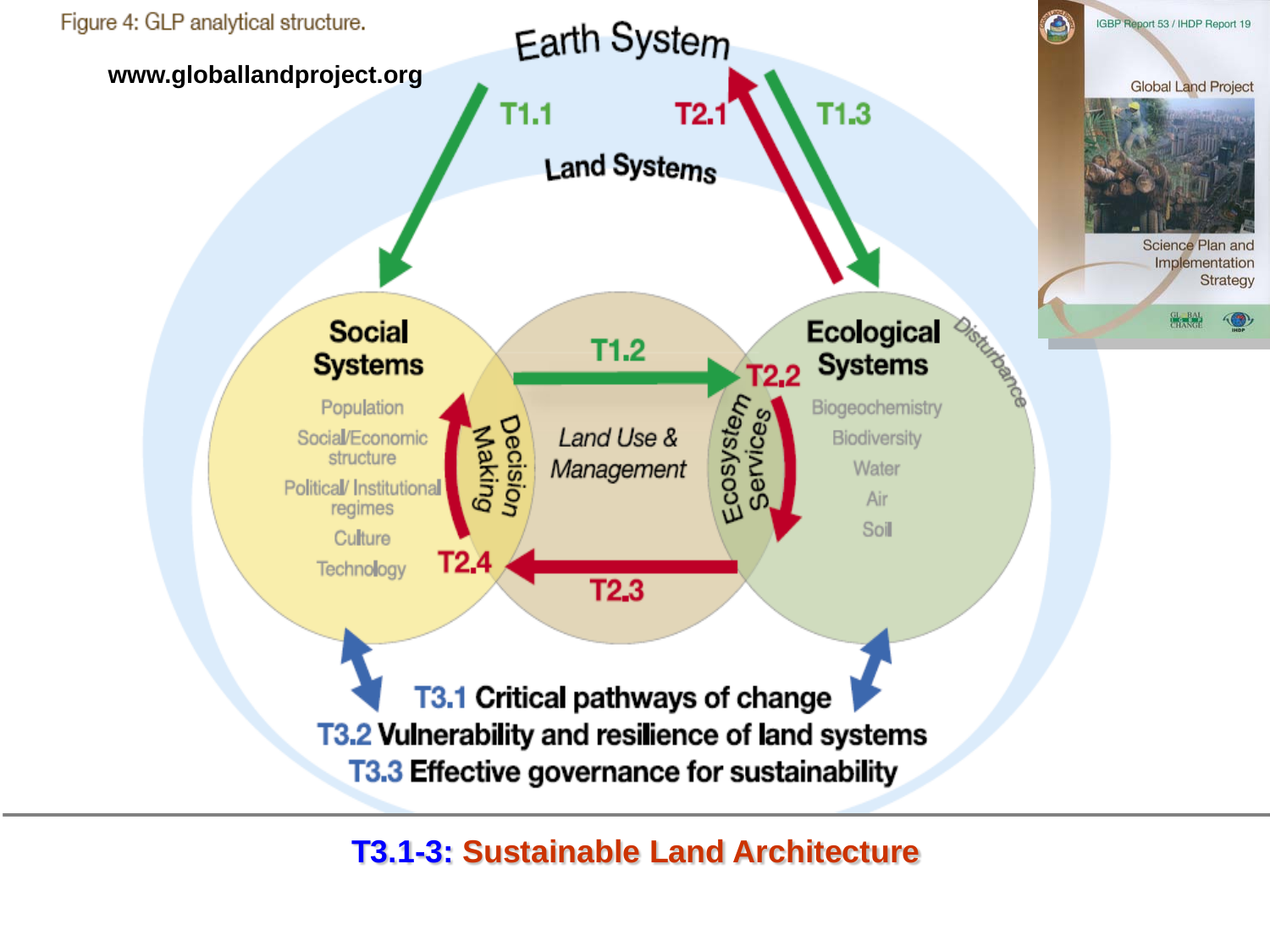#### **Program Goals**

LCLUC will use NASA remote sensing technology to improve our understanding of human interaction with the environment, and thus provide a foundation for sustainable use and management of our natural resources.

The goal of the ESE LCLUC Program is to further the understanding of the consequences of land-cover and land-use change for continued provision of ecosystem goods and services.

The ultimate objective of the LCLUC program is to develop the capability to perform repeated global inventories of land-cover from space, and to develop the scientific understanding and models necessary to simulate the processes taking place, and evaluate the consequences of observed and predicted changes.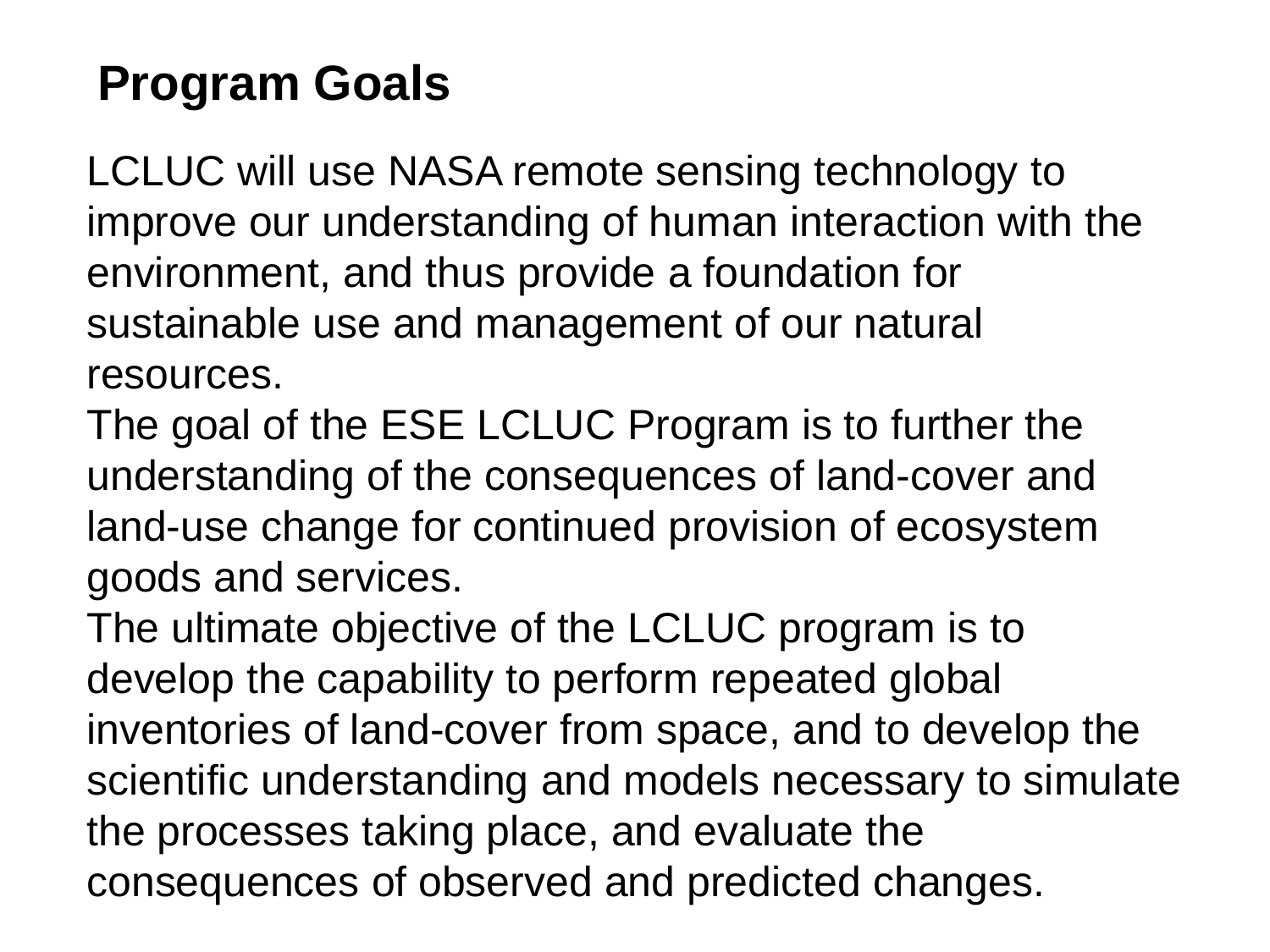### Program Approach

- Program implementation through Peer Reviewed Research (ROSES) - 3 year cycle
	- Aligned with national and international science priorities
- An informed and engaged Science Team
	- Regular Team Meetings combination of science results, programmatic context and feedback on program direction (Washington Area (HQ participation) / Regional)
	- Team Web Site and Land Data Portal
	- Science Team sub-group initiatives LCLUC Books

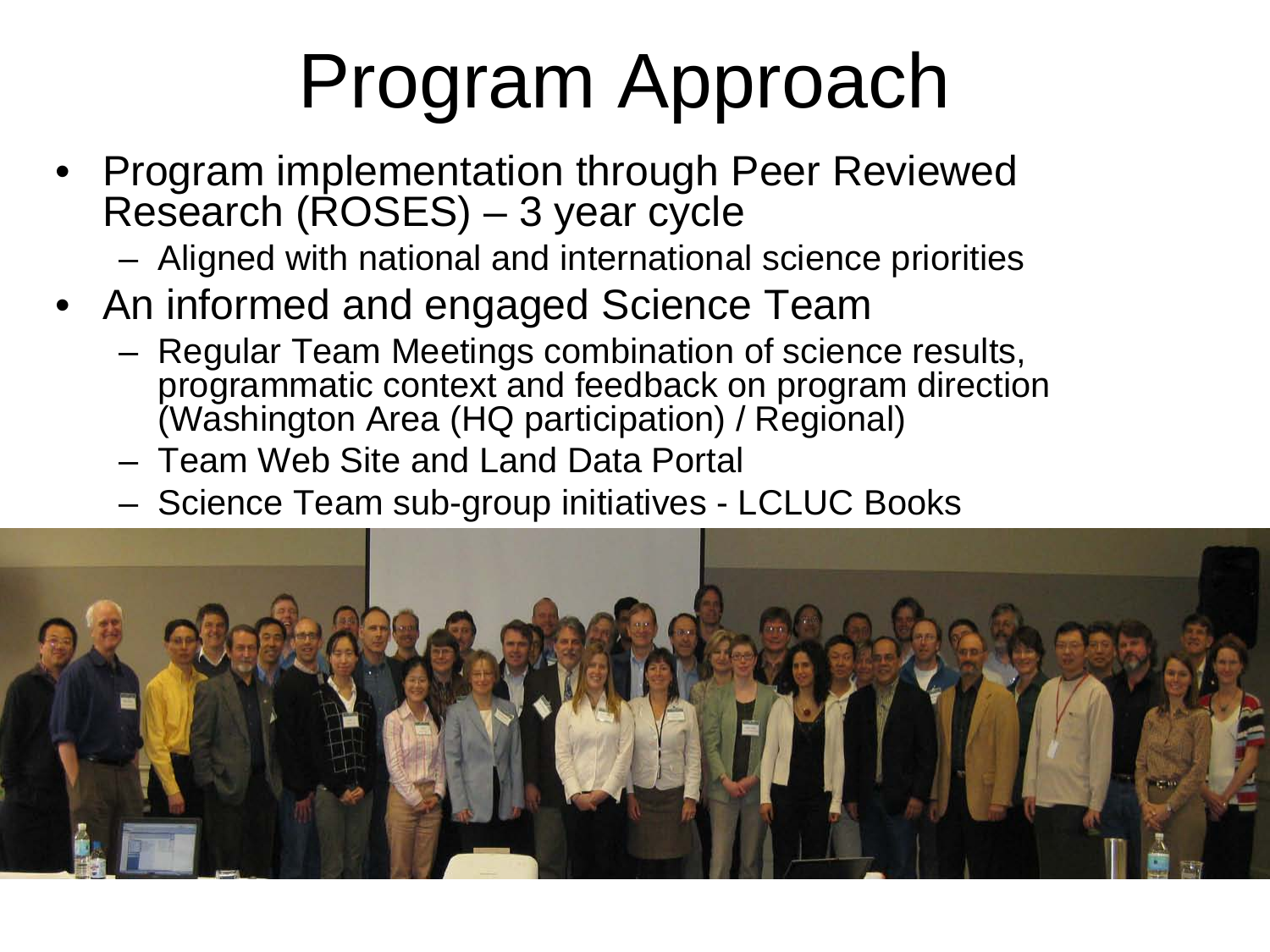Previous NRA's (Program Context)

- **Past Topical Emphases**
	- LCLUC Process Studies (Drivers)
	- LCLUC and Carbon Cycle (Impacts)
	- LCLUC and Water Cycle (Impacts)
		- LCLUC and Urban Environments (Impacts)
		- LCLUC and Biodiversity (Impacts)
		- LCLUC and Atmosphere (Impacts)
		- LCLUC and Coastal Zone (Impacts)
	- LCLUC Modeling (Projections)
	- LCLUC Impacts on Climate (Forcing)
	- Climate Impacts on LCLUC (Adaptation)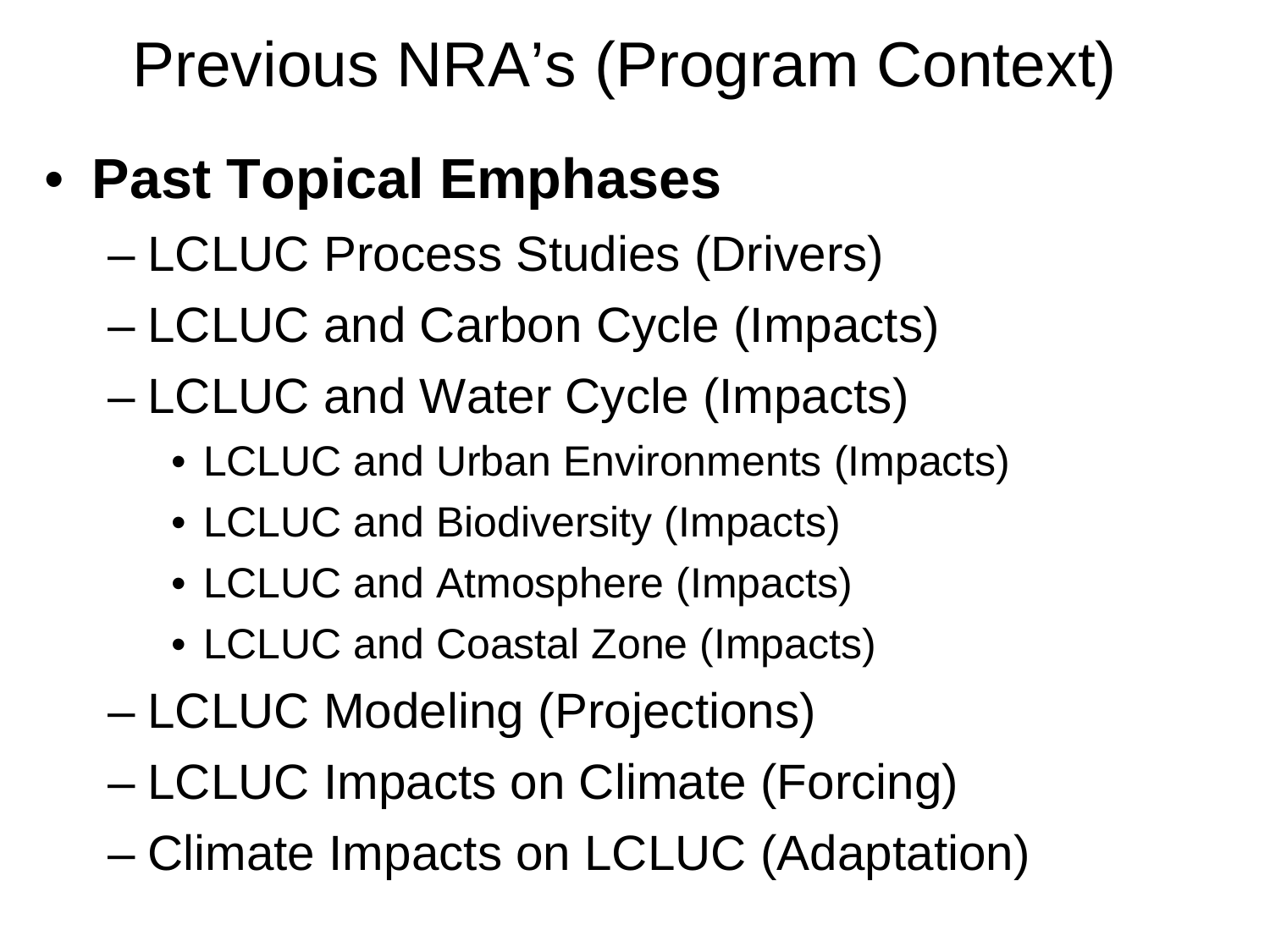### Previous NRA's (Program Context)

- **Regional Emphasis**
	- Tropical Regions C/S America, Amazon (LBA), C/S Africa, SEA (MAIRS)
	- Temperate Regions US (inc. NACP)
	- Northern Eurasia (NEESPI / IPY) Boreal Forests, Drylands

### • **LCLUC Data Initiatives**

- Global and Regional LC Change Studies
- Global Land Surveys 2000, 2005, 2010 (GOFC/GOLD, GEO)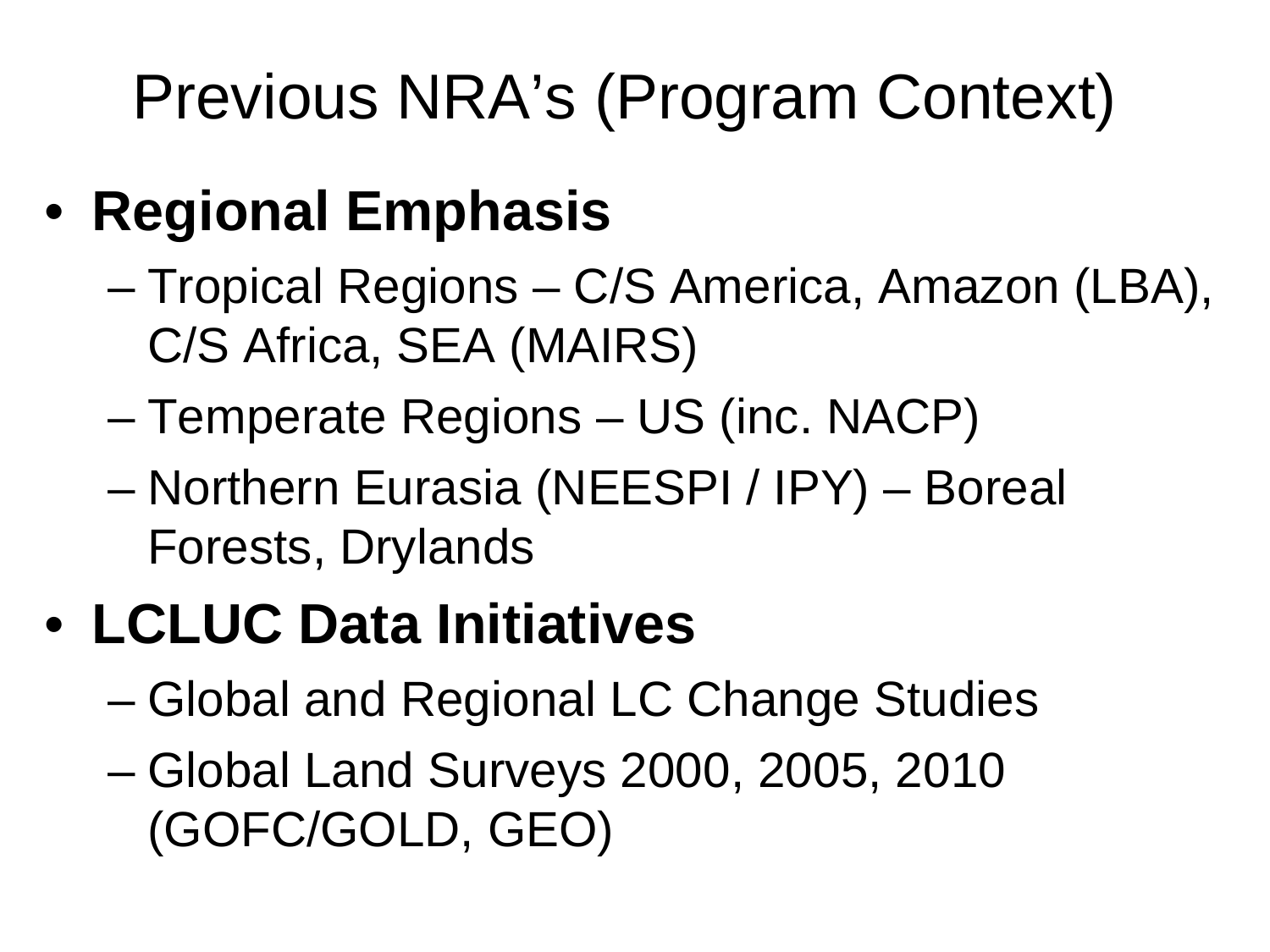**NASA LCLUC Science Team MAIRS/GOFC-GOLD/START January 2009 Workshop on LCLUC and Monsoon Processes**

**LCLUC is strengthening the Land Use Component of MAIRS (2001)**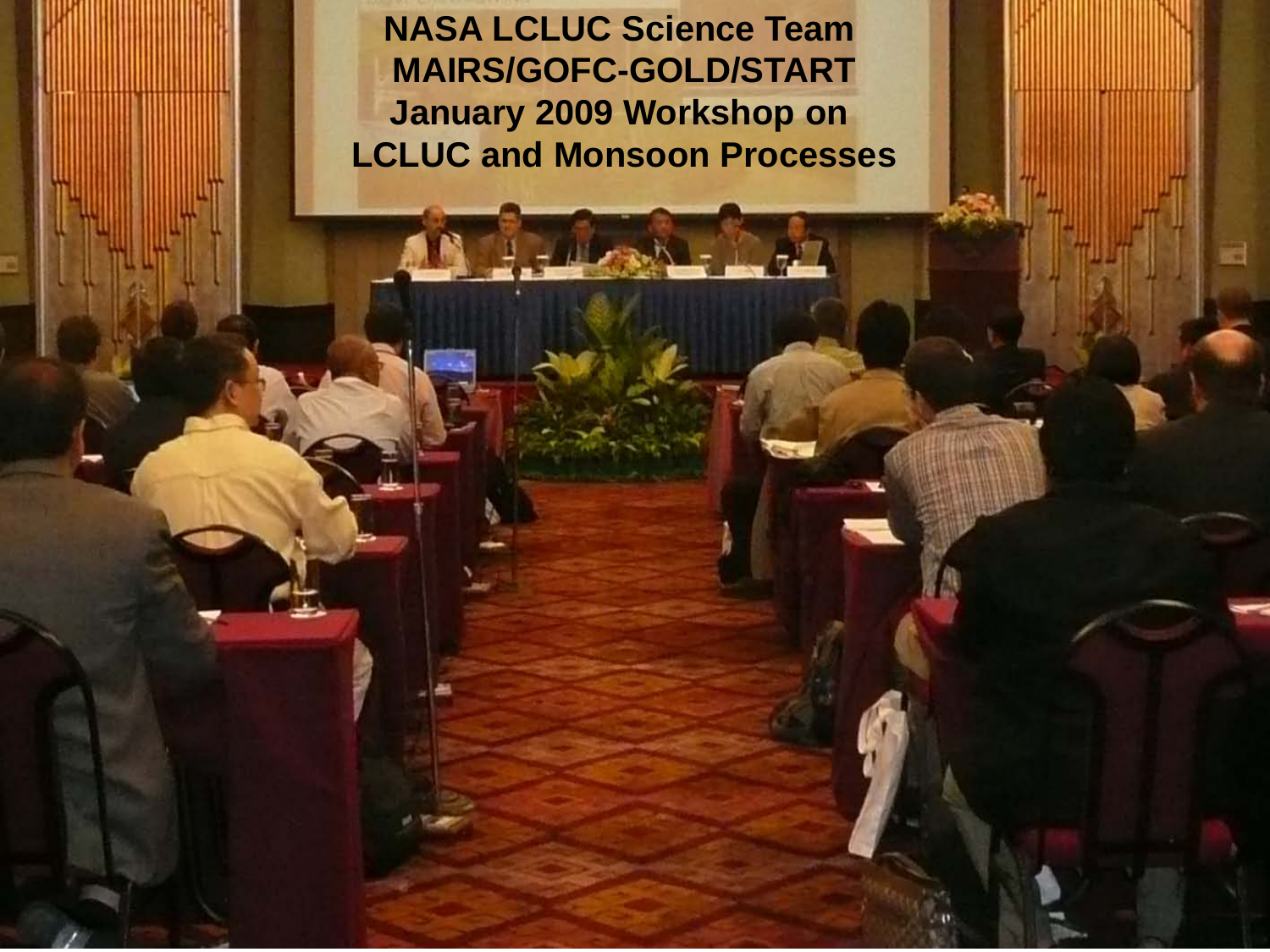### Percent forest cover loss, 2000 to 2005



#### $0 - 1.5\%$  1.5 - 5% 5 - 10%  $|>10\%$

**Hansen et al SDSU**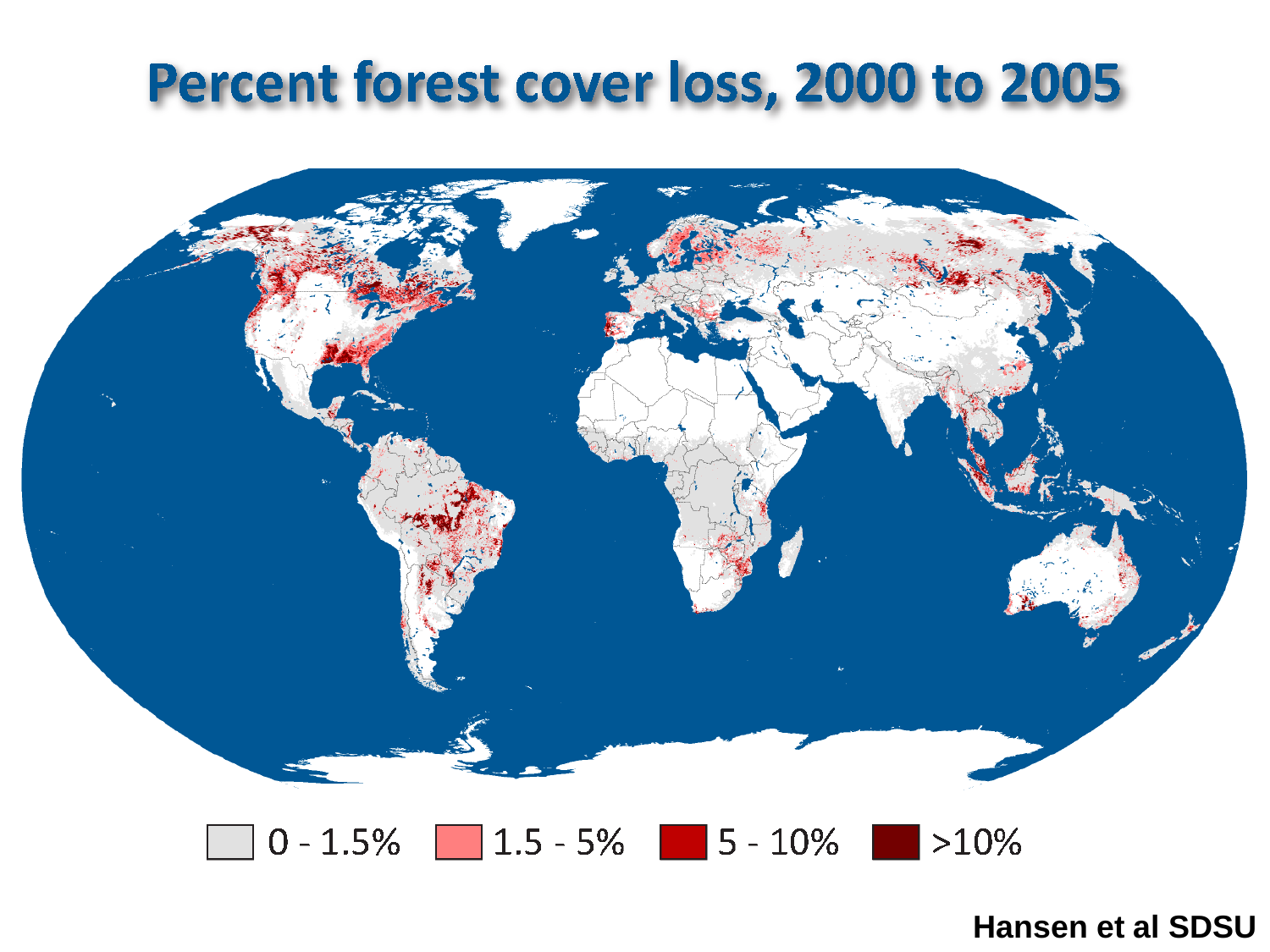### Above-ground carbon release, 2000 to 2005



#### $0 - 2.5$  2.5 - 5 5 - 10 10 - 25 20 - 65 tons\*ha<sup>-1</sup>

**Matt Hansen et al SDSU**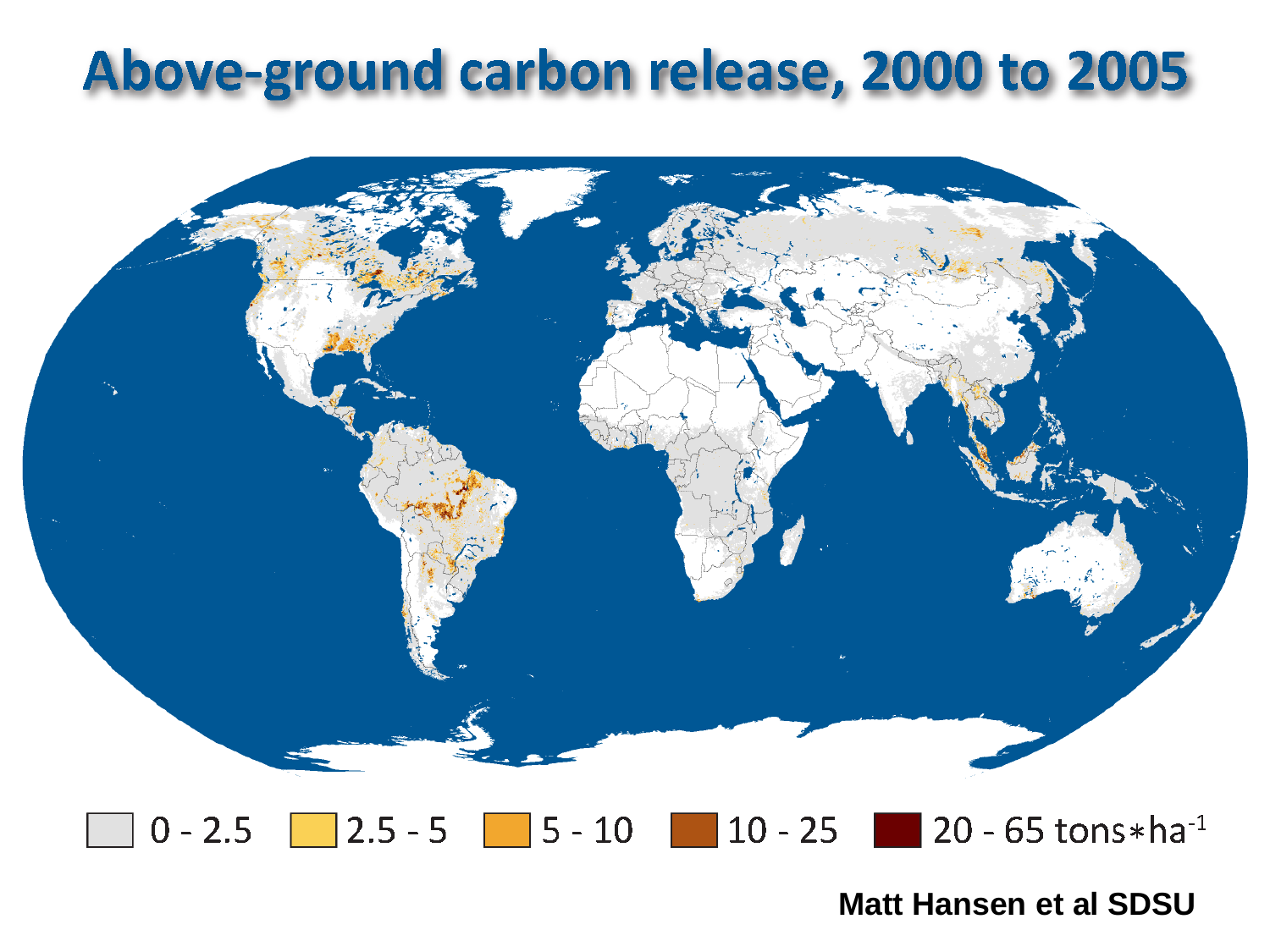Results

#### *National-scale forest area, forest cover loss and carbon release*

| <b>Country</b> | 2000<br>forest<br>cover<br>(Mha) | 2000-2005<br>gross forest<br>cover loss<br>(Mha) | % loss of<br>2000<br>forest<br>cover | % of<br>loss of<br>global<br>total | <b>Carbon</b><br><b>Storage</b><br>(Gt) | <b>Carbon</b><br>release<br>(Gt) | % carbon<br>release of<br>storage | $%$ of<br>release of<br>global<br>total |
|----------------|----------------------------------|--------------------------------------------------|--------------------------------------|------------------------------------|-----------------------------------------|----------------------------------|-----------------------------------|-----------------------------------------|
| <b>Brazil</b>  | 460.1                            | 16.5                                             | 3.6                                  | 16.3                               | 36.8                                    | 1.27                             | 3.4                               | 23.3                                    |
| <b>Canada</b>  | 304.5                            | 16.0                                             | 5.2                                  | 15.8                               | 14.6                                    | 0.80                             | 5.5                               | 14.6                                    |
| China          | 120.9                            | 2.8                                              | 2.8                                  | 2.8                                | 3.0                                     | 0.07                             | 2.4                               | 1.3                                     |
| <b>DRC</b>     | 167.3                            | 1.0                                              | 0.6                                  | 1.0                                | 24.1                                    | 0.13                             | 0.6                               | 2.5                                     |
| Indonesia      | 108.5                            | 3.5                                              | 3.3                                  | 3.5                                | 5.3                                     | 0.17                             | 3.2                               | 3.1                                     |
| <b>Russia</b>  | 512.2                            | 14.4                                             | 2.8                                  | 14.2                               | 17.4                                    | 0.48                             | 2.8                               | 8.9                                     |
| <b>USA</b>     | 199.2                            | 12.0                                             | 6.0                                  | 11.8                               | 11.2                                    | 0.66                             | 5.9                               | 12.2                                    |
| <b>Total</b>   | 1872.7                           | 66.2                                             | 3.5                                  | 65.4                               | 112.4                                   | 3.58                             | 3.2                               | 65.9                                    |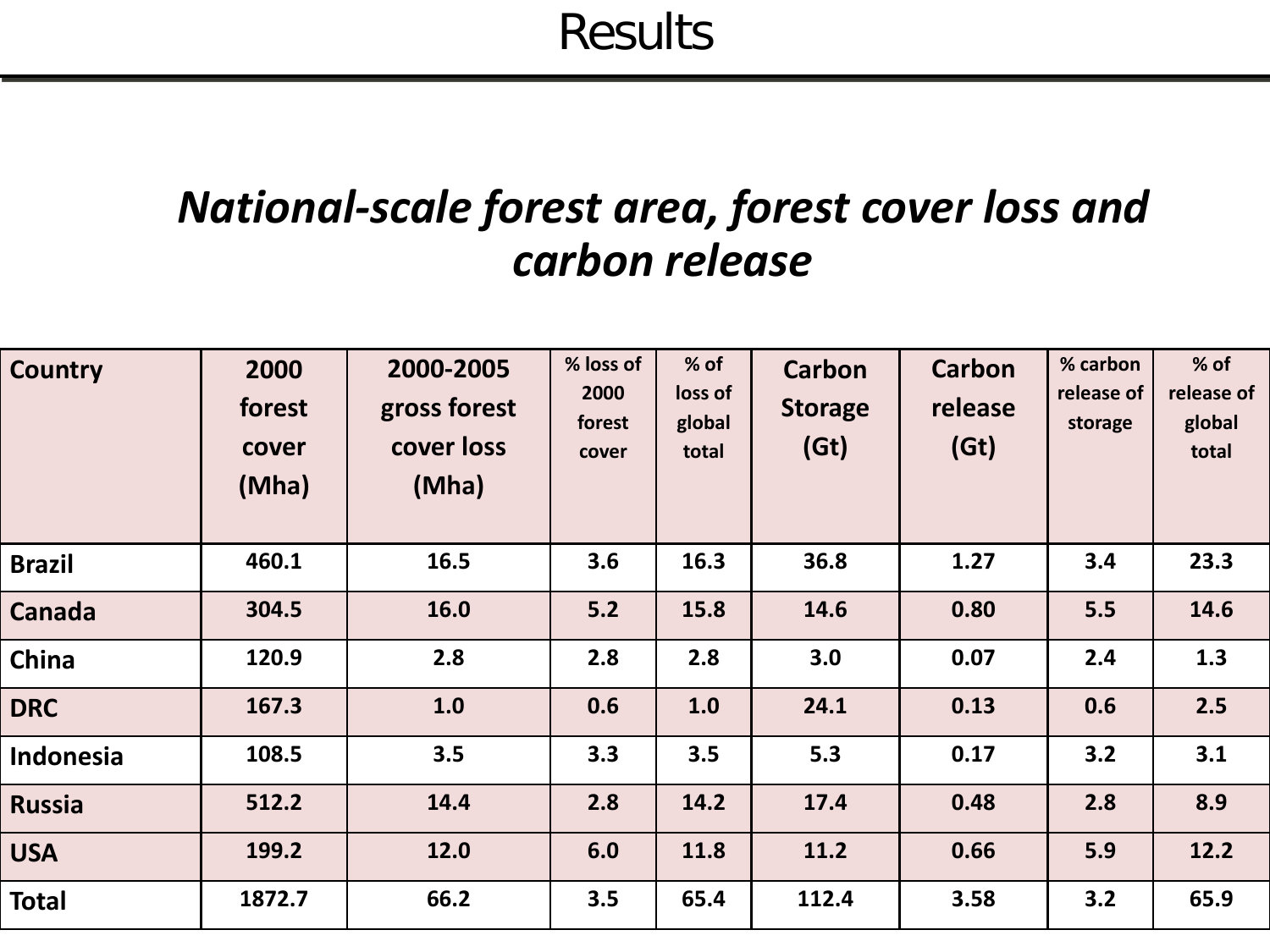### Current Program Concerns to be discussed at this workshop

- Decline in US Observing Systems for LCLUC
	- Landsat Data Continuity (NASA's role)
		- L7 SLC-Off 2003 LDCM + Thermal December 2012? (J.Irons)
		- Landsat beyond LDCM (B. Cramer)
	- NASA MODIS Land Product Continuity w. VIIRS
		- MODIS and VIIRS Updates (Justice/ Wolfe)
	- Better access needed to International Assets (CEOS)
		- GLS 2010 (J. Masek, M. Maiden )
- A decreasing Human Dimensions component to the program (B. Turner, E. Moran et al)
- Strengthening LCLUC Reporting/Outreach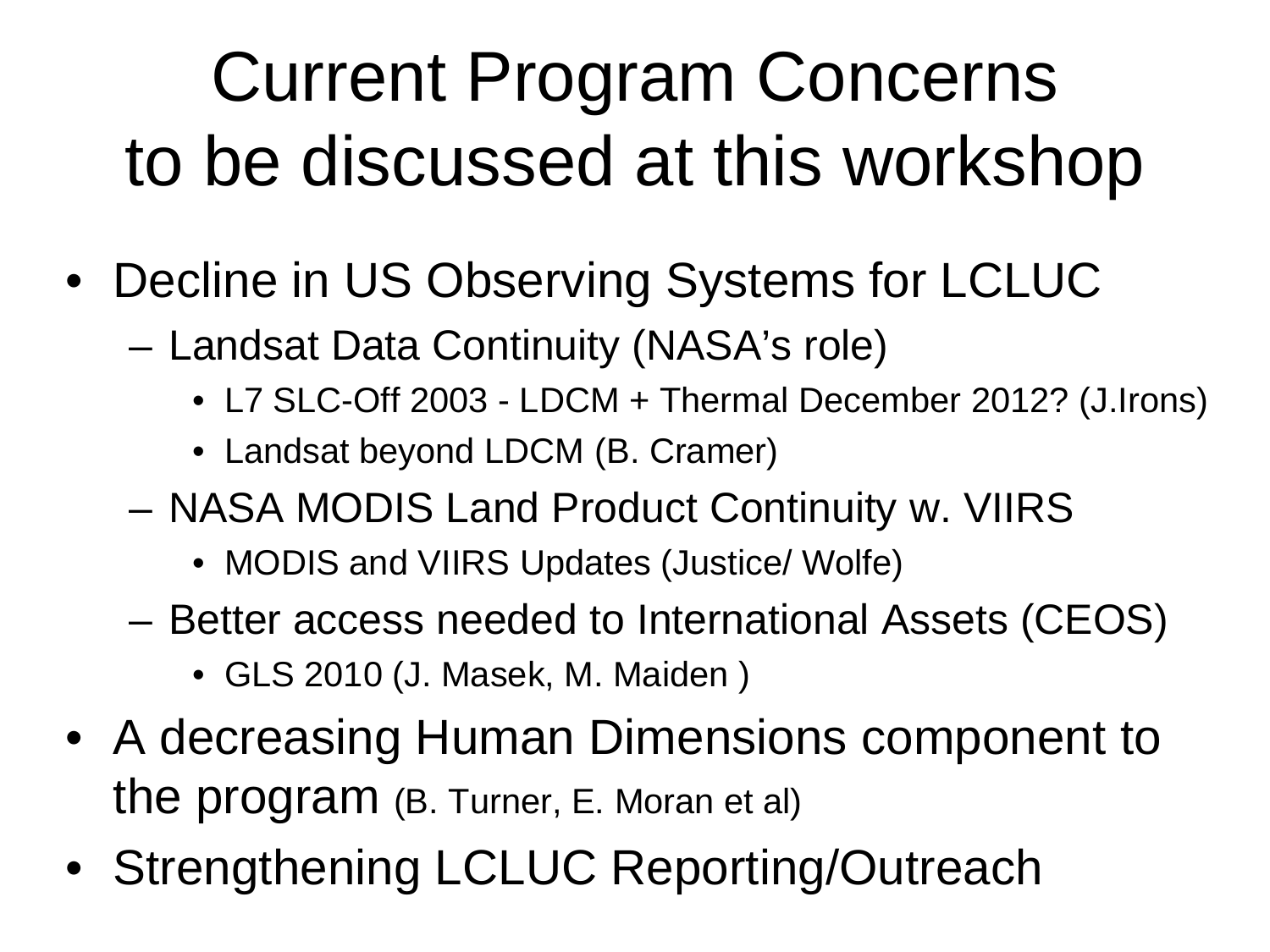# Future Directions for LCLUC 1

- Staying aligned with an evolving US CCSP
	- Land Use Mitigation and Adaptation
		- Regional and Decadal Scale modeling
	- Science Societal Issues e.g. Climate Change Water and Food Supply
	- Multiple Stressors Integrated Modeling coupling LU and Climate models
	- Increasing the Human Dimension
	- A National Assessment

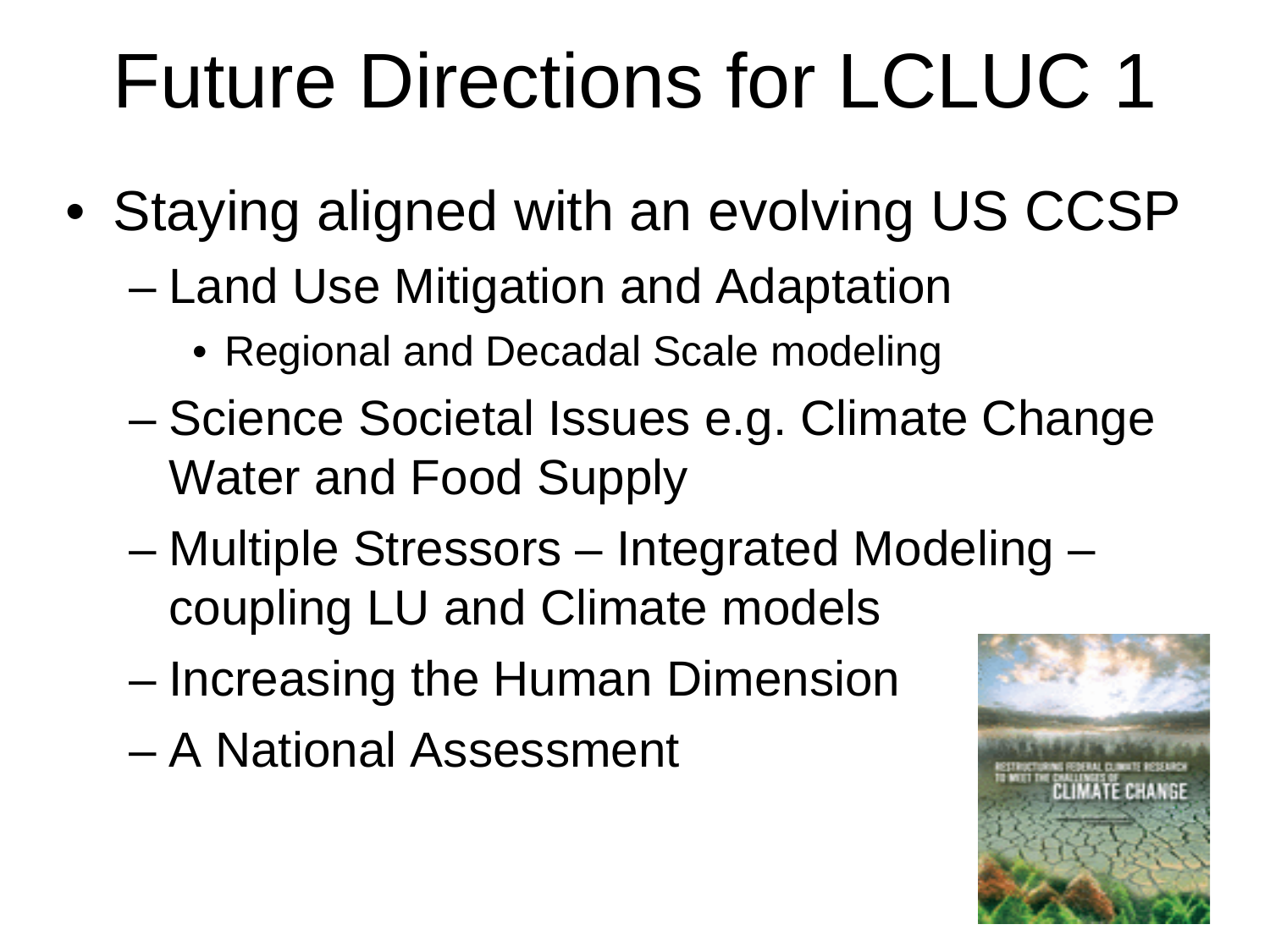# Future Directions for LCLUC 2

- Science ( to be discussed at this meeting )
	- Continuing focus on Forest Cover Change, Carbon and REDD – the emerging bioeconomy
	- Addressing important land cover changes e.g. boreal wetland systems, fire regime changes, urban expansion, protected areas
	- Expanded focus on LU Adaptation to Climate Change
		- including Agriculture
	- LU Change under multiple stressors integrated modeling
	- Potential New Topics
		- LCLUC in Mountain Systems
		- Hot Spots of LCLUC and human vulnerability (initial data initiative)
		- Societal impacts of Land Use Change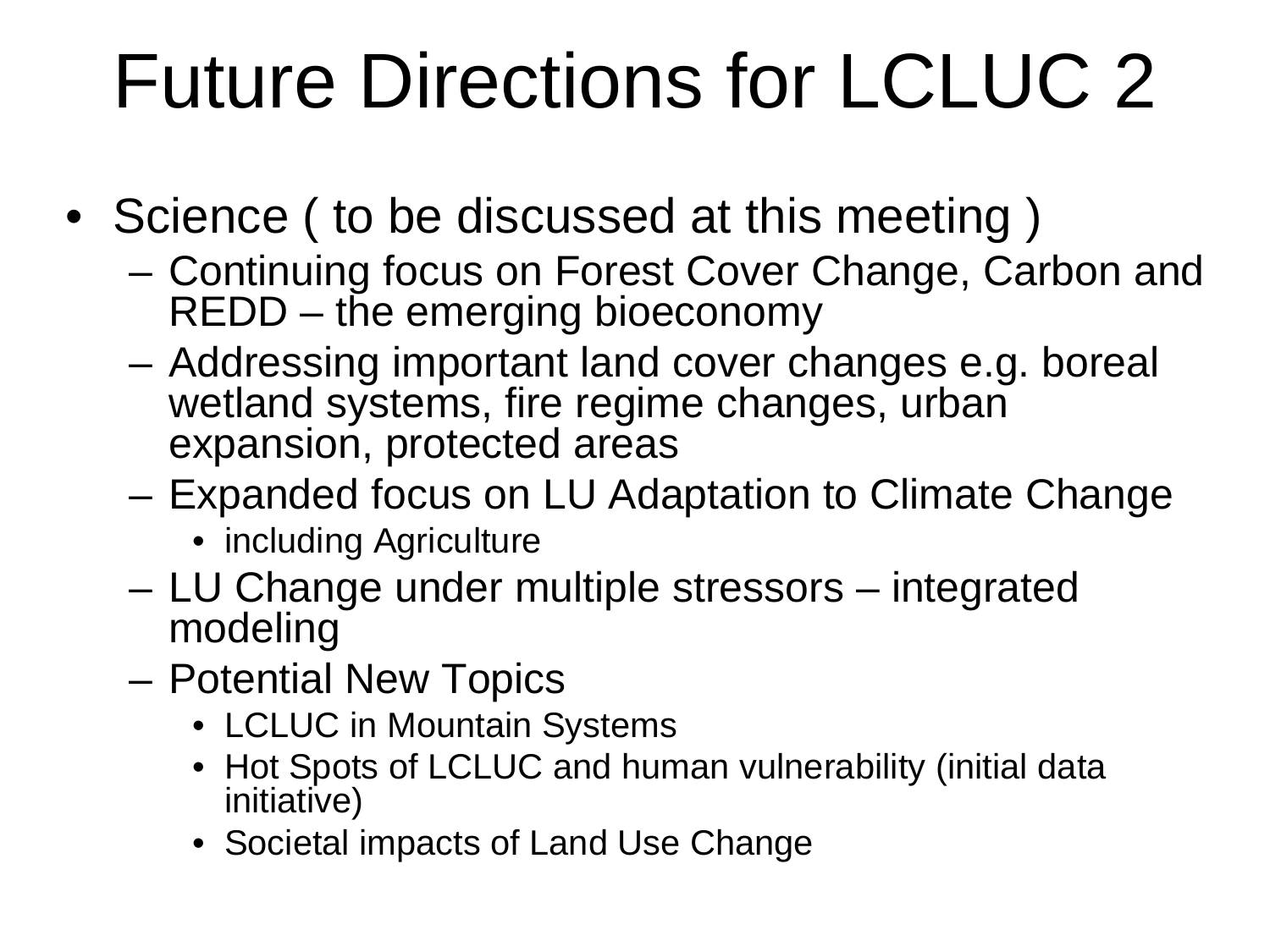# Future Directions for LCLUC 3

- Observations and Data
	- Roadmap for Landsat Continuity
	- Attention to MODIS/ VIIRS Continuity
	- Long Term Data Records (Coarse / Moderate Resn) mining the archives
	- Complete GLS 2005 (Masek)
	- Implement GLS 2010 international component US Help with Ground Segments (Masek)
	- LCLUC science opportunities from the Decadal Survey Missions (Wickland presentation)
	- Need a new data buy for Fine Resolution Data ( ALOS Japan?)
- Increased international cooperation needed on
	- Acquisition strategies
	- Standard data products
	- Product validation protocols and standards shared data
	- Securing the archives
	- Data exchange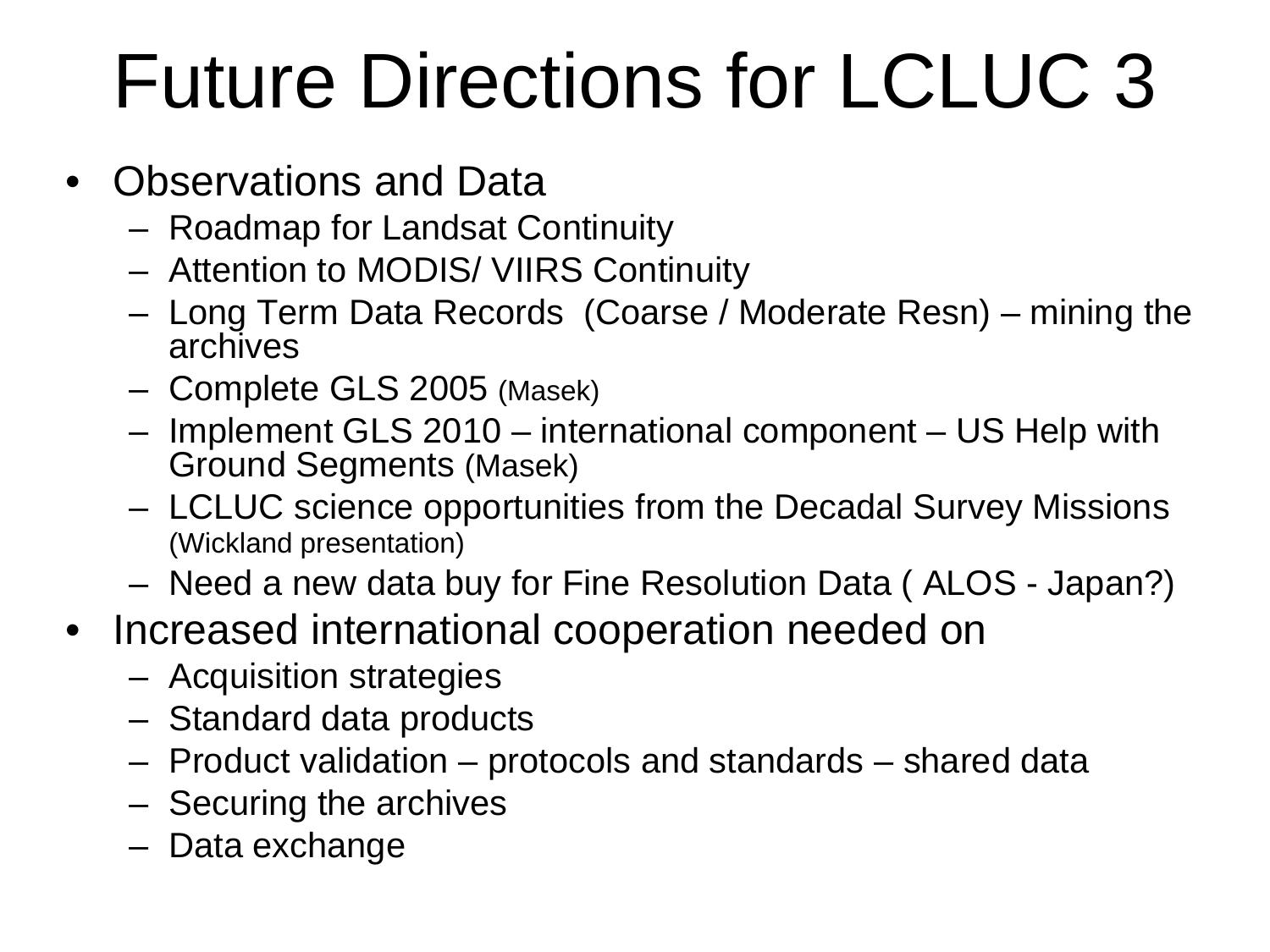# Agenda for this Workshop

- **Tuesday March 31**
	- Program Overview
	- Research Review Presentations
		- LCLUC Impacts on Environment and Climate
		- LBA LCLUC Research Results
	- Strategic Presentation and Discussion on the Human Dimensions of NASA LCLUC
	- Poster Session and Reception (5.00-7.30pm)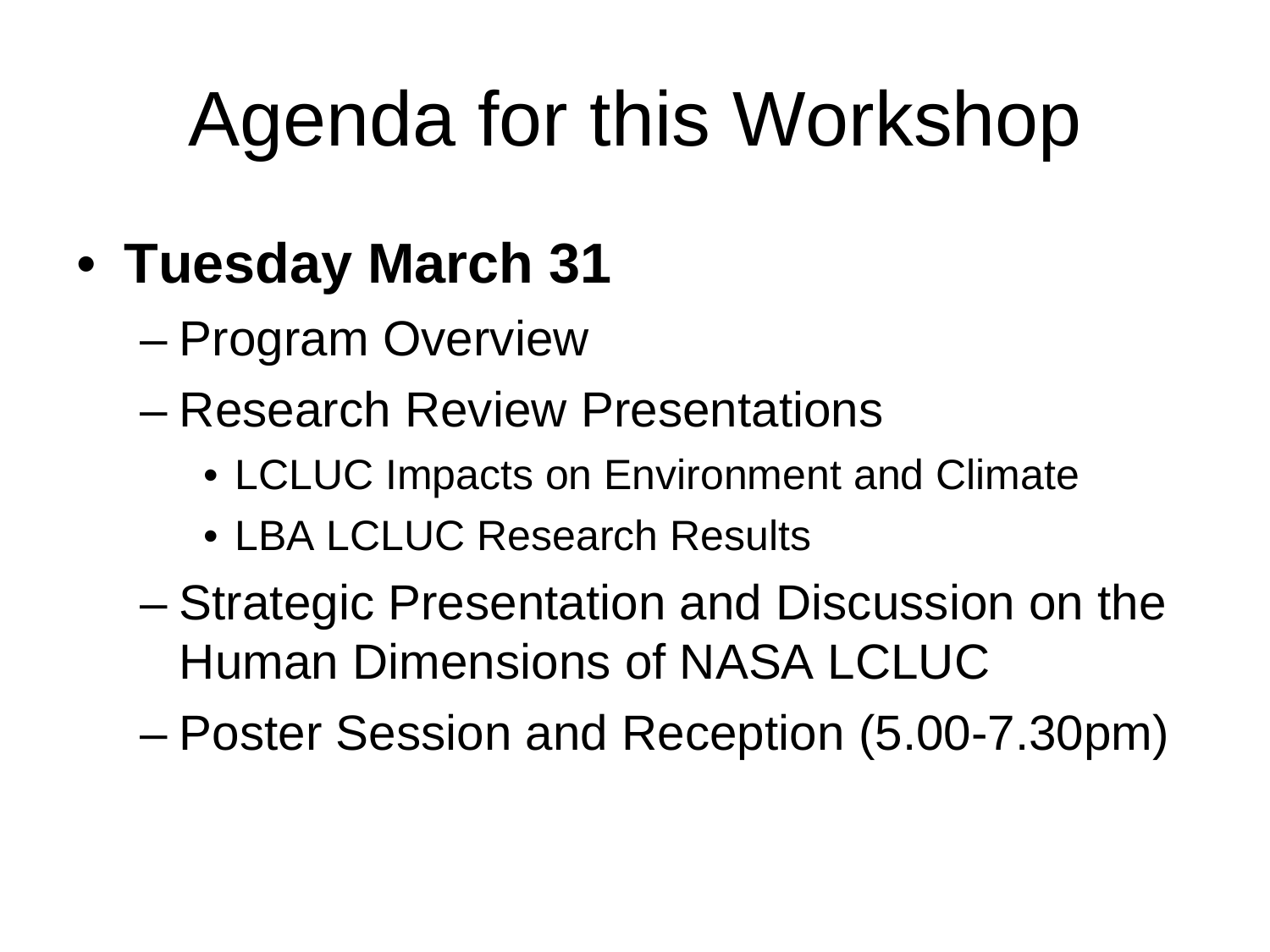# Agenda for this Workshop

### • **Wed April 1 – no fooling**

- Programmatic Presentations
	- International Programs
- Instrument and Product presentations
	- Landsat
	- EO1
	- MODIS/VIIRS
- Decadal Survey Session
- Discussion on Observation Priorities and Recommendations